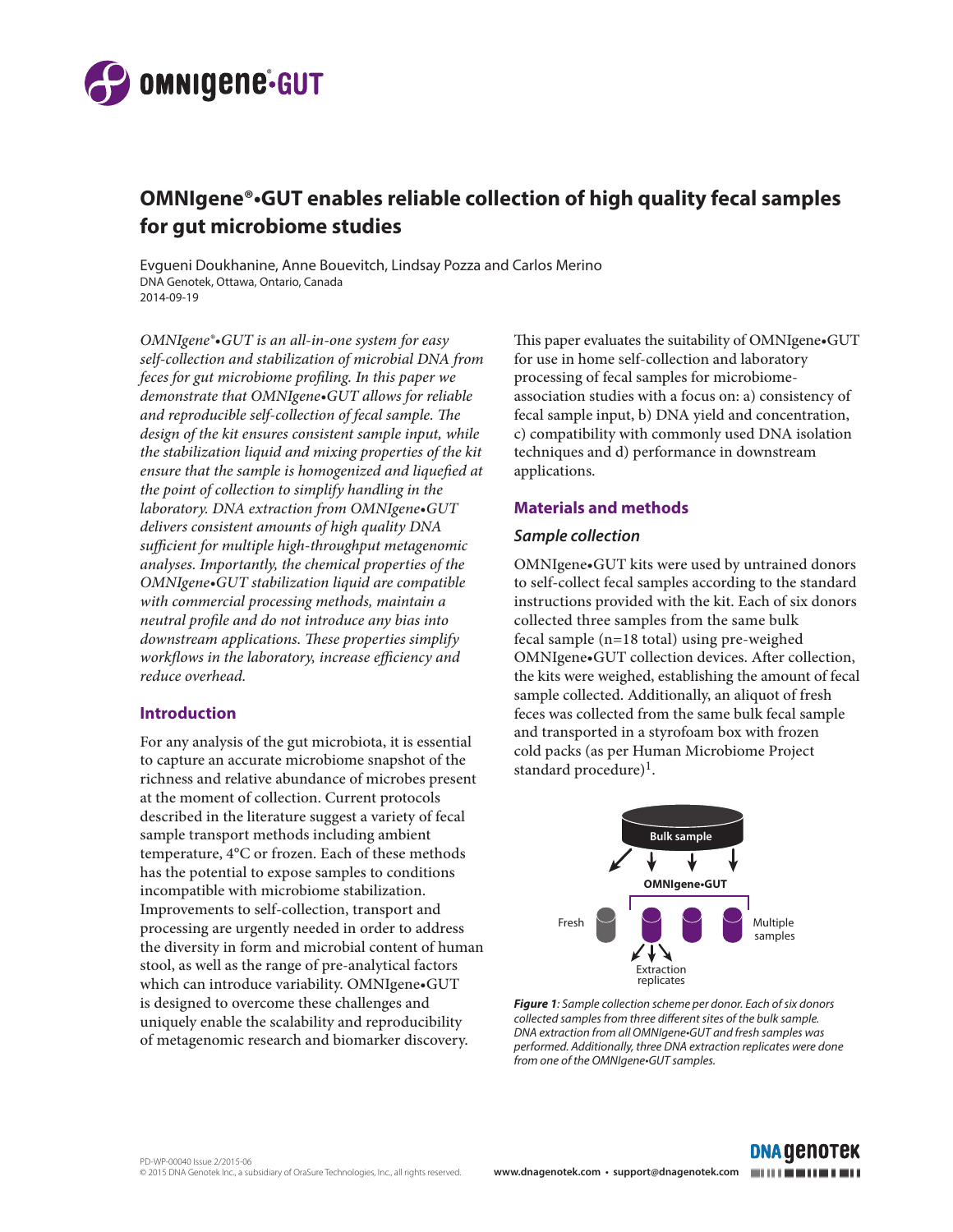#### *DNA extraction and sample storage*

Baseline extractions were performed within three hours of collection. For baseline analysis, a 0.25 mL aliquot was extracted from OMNIgene•GUT samples using the PowerFecal® DNA Isolation Kit (MO BIO Laboratories, Inc.)2. Each 0.25 mL sample contained approximately 50 mg of feces and 200 µL stabilizing liquid. Equivalent amounts of fecal sample (approximately 50 mg) were extracted from fresh samples.

## *DNA analysis*

DNA concentration and yield were determined using the Quant-iT™ PicoGreen® reagent (Life Technologies). DNA integrity was evaluated by running approximately 50 ng of purified DNA on a 0.8% agarose gel and staining with ethidium bromide. A Lambda Hind III ladder was used to determine the size of purified DNA.

### *Real-time PCR*

To assess compatibility with third party DNA isolation kits, changes in PCR efficiency (as measured by Cq values) was used to detect potential carry over of inhibitors. Fecal microbial DNA from three donors' samples stabilized in OMNIgene•GUT and fresh samples was amplified using 16S rRNA real-time PCR. PCR primers were chosen from a region of the 16S rRNA gene that is known to be conserved across a wide variety of microorganisms, and is not found in eukaryotes. The primers were BacrRNA173-F 5' ATTACCGCGGCTGCTGG 3' and BacrRNA173-R 5' CCTACGGGAGGCAGCAG 3'. 20 ng of total DNA was taken from each sample to be tested; standard curves were generated using 2-fold serial dilutions of E. coli DNA, from 2.5 ng to 80 ng. All real-time PCR runs were performed on the Corbett Life Sciences Rotor-Gene™. Cq values from the OMNIgene•GUT samples and unstabilized samples were calculated using the default quantitation analysis with the built-in software, Rotor-Gene™ 6000 ver. 1.7. The difference in amplification was quantified using ∆∆Cq method3.

### *16S rRNA sequencing*

16S rRNA library preparation, sequencing and bioinformatics were conducted by Metanome, Microbiome Discovery Service, with additional analytics provided by Resphera Biosciences. V4 hypervariable region paired-end amplicon

sequencing was performed using the Illumina® MiSeq®. Using an amplicon length of up-to 500 nt, an average coverage of 25,000 reads per sample was achieved. Using QIIME and custom scripts, sequences were quality filtered. Paired-end reads were assembled and searched against the Greengenes reference database, clustered at 96% by UCLUST. After data normalization, sample-to-sample distance was measured using Bray-Curtis distance on OTU abundance data (performs a pair-wise normalization by dividing the sum of differences by the sum of all abundances). Sample collection methods were compared using the Mann-Whitney test.

# **Results and discussion**

# *OMNIgene•GUT allows collection of a consistent amount of fecal sample*

The volumetric properties of OMNIgene•GUT were tested in a population of 18 samples as per the collection methods described in the materials and methods section. The standard OMNIgene•GUT user collection protocol resulted in samples containing 2 mL stabilizing solution and an average  $(\pm SD)$  of 613 ± 144 mg of feces, with a minimum of 400 mg of feces (Figure 2). Therefore, based on a 0.25 mL input volume for extraction (i.e., PowerFecal DNA Isolation Kit), OMNIgene•GUT samples consisted of at least 50 mg feces per extraction aliquot.



*Figure 2: Fecal sample amount (g) obtained in 18 OMNIgene•GUT samples (6 donors × 3 samples each). The box plot represents, from bottom to top, minimum, 25th percentile, median, 75th percentile.* 

## *Fecal samples collected with OMNIgene•GUT render reliable DNA yield and concentration*

The total DNA yield from OMNIgene•GUT collected samples was  $19.18 \pm 8.89$  µg (mean  $\pm$  SD), with 90% of samples having  $\geq 7.6$  µg. DNA yield from multiple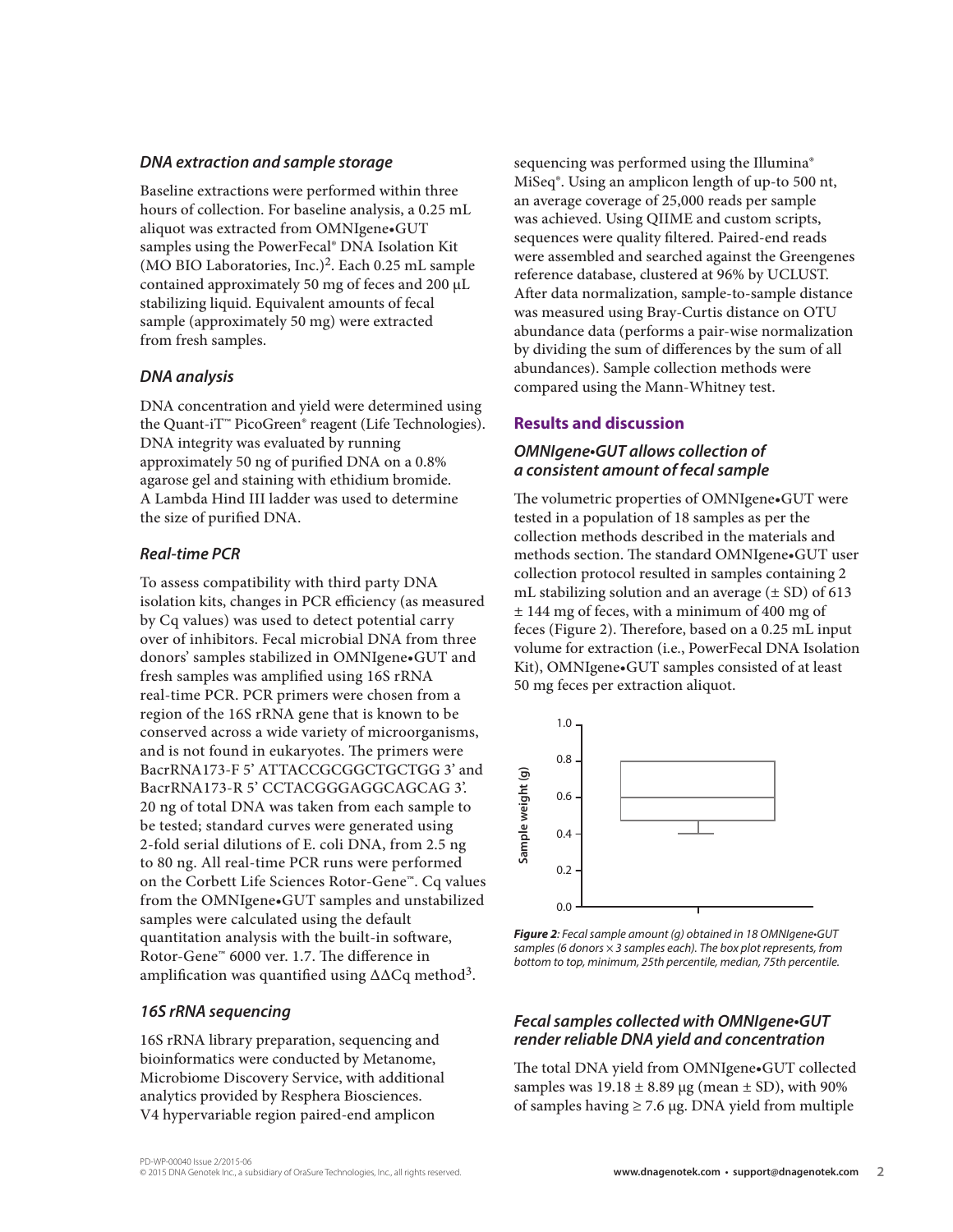extractions from the same OMNIgene•GUT sample was highly reproducible (see "intra-variability" in Figure 3), demonstrating the value of OMNIgene•GUT's ability to fully homogenize fecal samples and elicit consistent sample aliquots.



*Figure 3: Total DNA yield (µg) for OMNIgene•GUT samples. The figure represents the inter-variability (three sites from the same bulk sample) and intra-variability (three aliquots from the same OMNIgene•GUT sample, as outlined by the green box).*

# *DNA yield from OMNIgene•GUT is sufficient for downstream sequencing applications*

The average DNA yield per 0.25 mL extraction aliquot (approximately 50 mg feces) was  $2.40 \pm$ 1.11  $\mu$ g (mean  $\pm$  SD). Given that 16S rRNA library prep typically requires a minimum of 5 ng purified DNA per assay and metagenomic sequencing requires a minimum of 100 ng per library prep, a single OMNIgene•GUT sample has the capacity to provide sufficient DNA for >3500 16S sequencing assays and 190 metagenomic sequencing assays (Table 1).

|                                                                             | 16S rRNA<br>sequencing | <b>Metagenomic</b><br>sequencing | <b>PCR-free</b><br>sequencing |
|-----------------------------------------------------------------------------|------------------------|----------------------------------|-------------------------------|
| Input requirement<br>(per sample)                                           | $\sim$ 5 ng            | $\sim$ 100 ng                    | $1 - 2$ $\mu$ g               |
| # assays possible in<br>one OMNIgene•GUT<br>extraction aliquot <sup>†</sup> | >475                   | >20                              | 2                             |
| # total assays<br>possible with one<br>OMNIgene-GUT<br>sample $^\dagger$    | >3.500                 | >190                             | g                             |

*Table 1: Number of sequencing assays per OMNIgene•GUT sample. † Based on mean total DNA yield.* 

## *High molecular weight DNA is consistently extracted from samples collected with OMNIgene•GUT*

Due to the competitive nature of PCR, DNA degradation in microbiome samples can lead to the introduction of bias since smaller DNA fragments may be preferentially amplified. Therefore, minimizing DNA degradation in fecal samples is critical to ensuring accurate and valid microbiome profiling results. As assessed by agarose gel, the DNA extracted from OMNIgene•GUT samples had a molecular weight greater than 10 kb (Figure 4), thereby reducing a potential source of bias in PCR-based downstream applications.



*Figure 4: Agarose gel of fresh and OMNIgene•GUT fecal samples collected from a representative donor. Site replicates refer to multiple collections from a single fecal sample of one donor. Extraction replicates were performed on a single collection replicate.*

# *DNA extracted from OMNIgene•GUT stabilized samples demonstrates compatibility and optimal performance on downstream applications*

Fecal samples contain several PCR inhibitors including humic acids, polyphenols, polysaccharides and heme, among others. Commercial extraction kits include effective inhibitor-removal systems, ensuring proper performance in downstream applications.

The compatibility of samples collected with OMNIgene•GUT with the PowerFecal DNA Isolation Kit was assessed. Three donors collected one fresh sample and one OMNIgene•GUT sample from the same bulk fecal sample. DNA was extracted from an aliquot of each sample. DNA performance was determined by 16S rRNA real-time PCR using equal amounts of DNA. No difference in Cq values were observed between DNA extracted from the control or OMNIgene•GUT samples, indicating